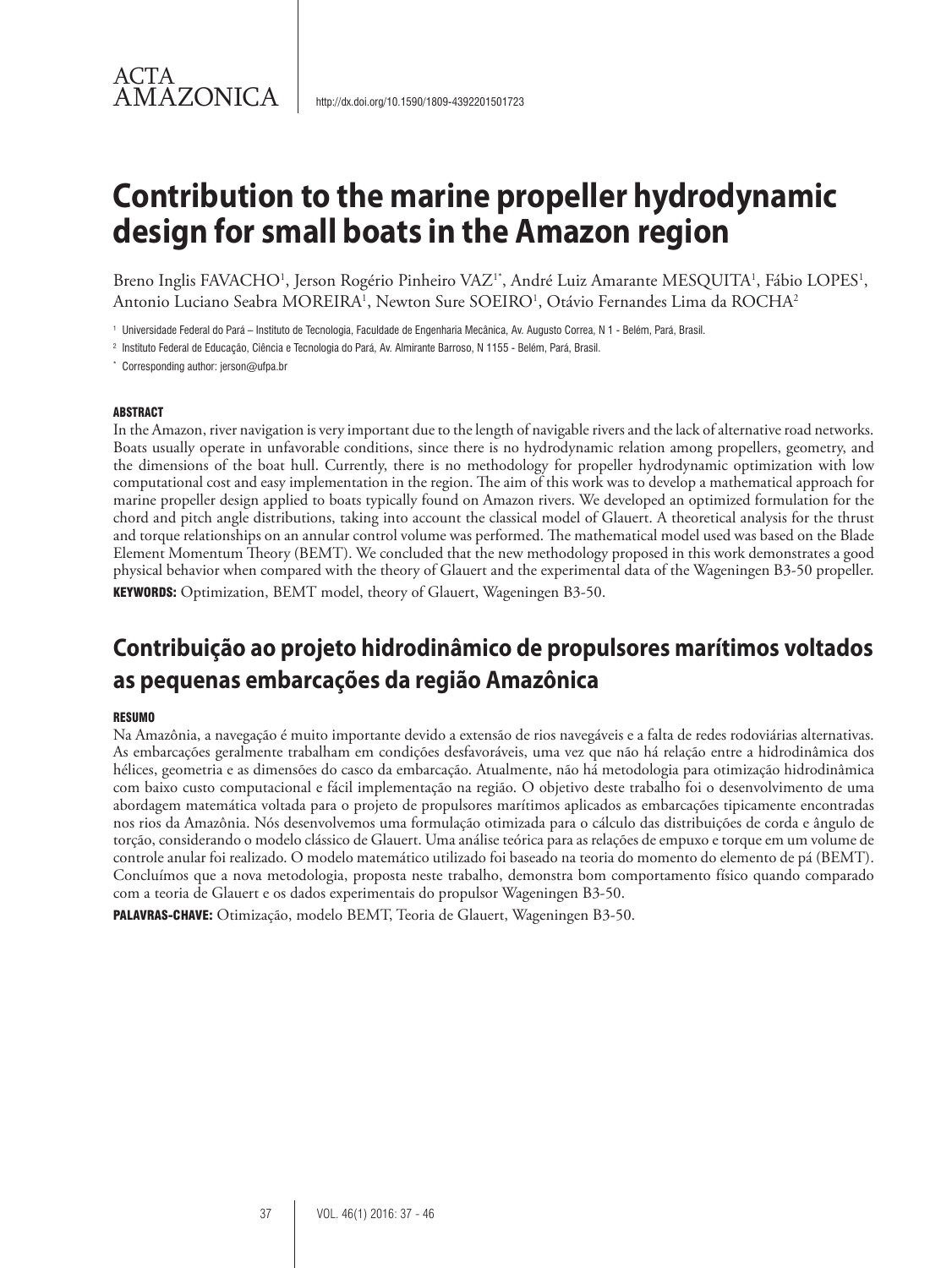## **INTRODUCTION**

The Amazon is the largest navigable river of the world, as well as the longest in length and largest in water flow (Costa 2004). The landscape competes with human occupation along the riverbeds, with navigation being the main means of transportation. The small, medium and large wooden boats constructed by builders in regional workshops are normally located at the riverside. Such boat builders use their own expertise, and although they do not follow the basic principles of marine engineering, this technology allow them to construct robust boats for the region. The most common problems found in boats of the region are the lack of technical procedures for the propellers' hydrodynamic design, and travel interruption due to damage of propellers. Thus, it is very important to develop new studies in order to search, for instance, for an efficient design of marine propellers aiming to present feasible and alternative methodologies which can be implemented in the Amazon context.

Propeller blade design is a complex process, since it is necessary to consider the influence of viscous flow around propellers and the effect of cavitation (Morgut and Nobile 2012; Zhu 2015). Although theoretical techniques are more consistent in relation to the precision of the propeller design, they are quite difficult to develop (Takinaci and Atlar 2002; *Sánchez-Caja et al.* 2014). Nevertheless, nowadays marine propellers are routinely designed with 3-dimensional theories based on Vortex Theory (VT) or Boundary Element Methods (BEM). However, such techniques require sophisticated computational procedures, are expensive, and they are not easily implemented in remote areas. Hence, the aim of this work was to develop a mathematical approach for marine propeller design applied to boats typically found on Amazon rivers, using an optimized formulation for the chord and pitch angle distributions, taking into account the classical model (Glauert 1935). For that, a theoretical analysis for the thrust and torque relationships on an annular control volume was performed, which was based on the Blade Element Momentum Theory (BEMT), in order to reach a propeller more efficient than those conventionally available.

## **MATERIALS AND METHODS**

#### **Boat Survey of the Region**

In order to obtain a more effective, state of the art contribution to marine propellers in the Amazon region, a technical questionnaire was carried out with the owners of boats and workshops where the investigated propellers are produced. The survey was conducted in several towns of Pará State, where boats are made with wooden hulls, and have

small dimensions requiring small propellers. Eighty interviews in total were performed, including fifty-four with users and twenty-six with producers. Most of the foundry workshops in the towns were visited. The document contemplated information on the boats' specifications (average speed, length of the waterline, number of passengers and crew members, quantity of cargo), the marine motor (brand, model, nominal power, rpm), and the propeller (geometrical settings, diameter, number of blades, diameter of the cube, dimensioning criterion). During the production process of these propellers, some hydrodynamic limitations were noticed which cause socio-economic damage, such as travel delay/interruption, increase in the costs of maintenance and operation, and navigation limitations. The data collected shows many kinds of propellers, dimensions, number of blades, pitch, shapes, and geometrical characteristics of the blades, due to the lack of engineering knowledge of builders. There is no hydrodynamic relation among propellers, geometry, and the dimensions of the boat hull, as well as other parameters involved. The lack of normative criteria of dimensioning and usage compromises partially or totally the system of propulsion and boat performance. Such factors impose serious limitations on hydrodynamic efficiency; consequently, boats endure premature wear of mobile parts, as well as unexpected stops for repairs, mechanical vibrations, motor overheating, and various other damages for both boat owners and users.

## **Mathematical Model for the Propeller Hydrodynamic Design**

A methodology is described where the mathematical formulations for the propeller hydrodynamic design is based on the classical BEMT method (Bontempo *et al.* 2014). BEMT is a widely used approach for the analysis and design of propellers. Combining the basic principles from both blade element and momentum theories, it is inherently steady, two dimensional, stems from the equivalence between the circulation and momentum theories of lift, and allows the estimation of the inflow distribution along the blade. The present methodology shows that it is possible to determine the optimal geometry of a propeller using BEMT. For this, it is necessary to understand the physical principle of marine propeller operation, which is based on creating a fluid stream in the opposite direction to the vessel's movement, and whose impulse is able to overcome the forces of resistance imposed by the fluid, on the vessel. Thus, it considers a propeller able to transfer energy to the flow behind the propeller plane. Figure 1 shows the streamlines and the control volume for the theoretical propeller case. The velocities V,  $V_1$  and V, are the flow velocities at the propeller plane and in the wake, respectively.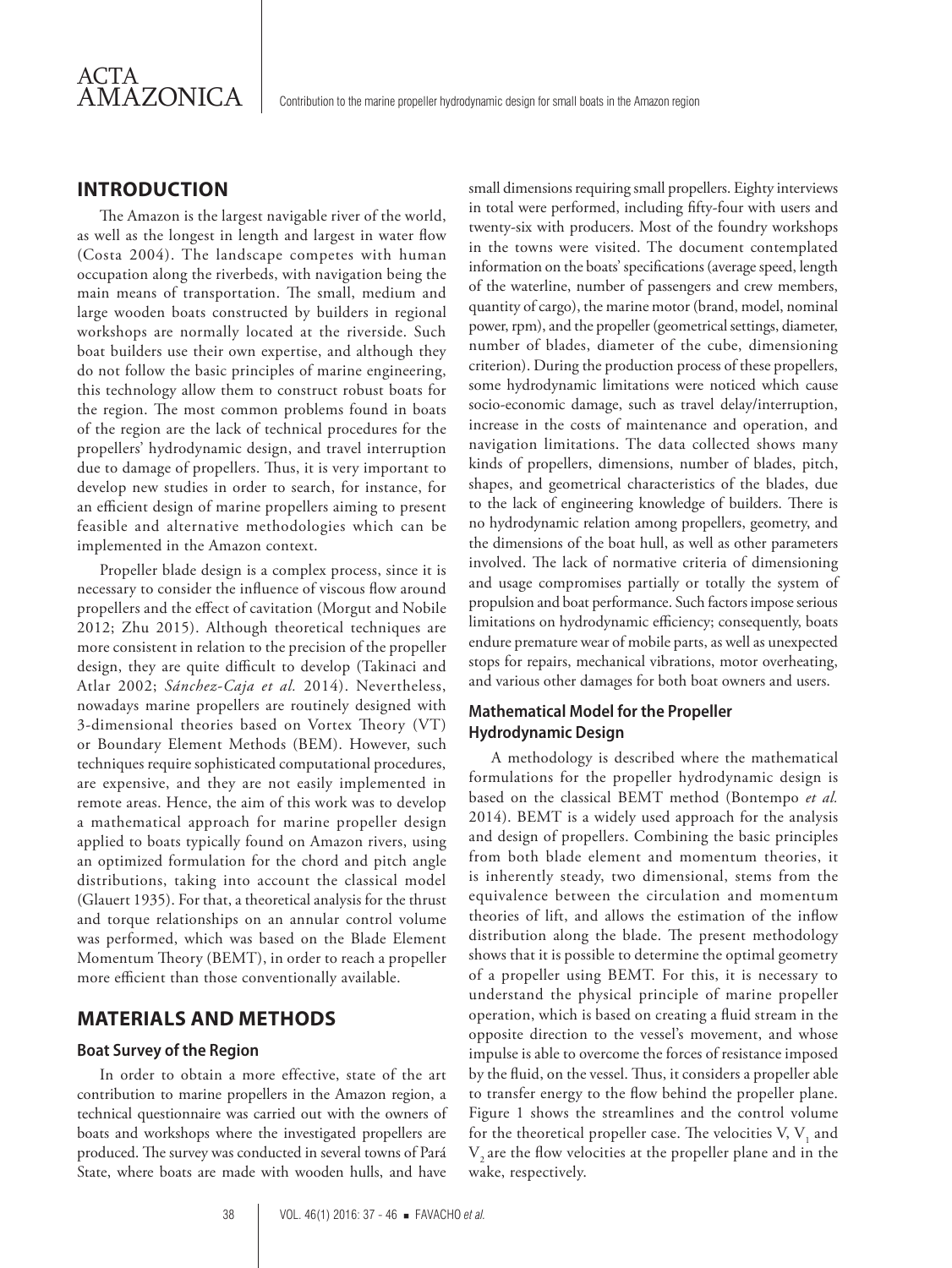According to the classical references (Glauert 1935; Rankine 1865; Froude 1878), the local efficiency of the propeller is a function of the effective pitch angle, ϕ. The local efficiency is defined only on the blade section, which sweeps out the annular ring shown in Figure 1.

ACTA<br>AMAZONICA

$$
\eta = \frac{1 - a'}{1 + a} \frac{\tan \phi}{\tan(\phi + \varepsilon)} \tag{1}
$$

Axial and tangential interference *a* and*a*', respectively are dependent on ϕ.The viscous effect is computed by *ε* ≈ tan *ε*  $=C_D/C_L$ , where  $C_D$  and  $C_L$  are the drag and lift coefficients.

$$
\frac{a}{1+a} = \frac{s\lambda_1}{2[1-\cos(2\phi)]F}
$$
 (2)

$$
\frac{a'}{1-a'} = \frac{s\lambda_2}{2\sin(2\phi)F}
$$
 (3)

*s* is the propeller solidity, and is defined by:

$$
s = \frac{Nc}{2\pi r} \qquad (4)
$$

*N* is the number of blades, and *c* is the chord length at each blade section. *F* is the Prandtl tip-loss model, which is an approximate solution for the potential flow around a set of translating helicoidal surfaces by liking the flow around the edges to the flow around a two-dimensional set of equally spaced semi-infinite blades. According to Wald (2006) this solution is a good estimate of the circulation distribution for the propeller blade. Strip theory calculations made with the Prandtl model show good agreement with Goldstein circulation function, especially at lower advance coefficients and larger numbers of blades (Wald 2006).

$$
F = \frac{2}{\pi} \cos^{-1} [\exp(-f)] \tag{5}
$$

$$
f = \frac{B}{2} \frac{R - r}{r \sin \phi} \tag{6}
$$

The parameters  $\lambda_1$  and  $\lambda_2$ , shown in Equations (2) and (3) are obtained from lift and drag forces acting on a blade section, as shown in Figure 2, and correspond to the resultant of the normal and tangential forces, normalized by the term  $1/2 \rho A W^2$ .

$$
\lambda_1 = C_L \cos \phi - C_D \sin \phi \qquad (7)
$$

$$
\lambda_2 = C_L \sin \phi + C_D \cos \phi \qquad (8)
$$

In this case, *r* is the radial position along the blade,  $\Omega$  is the angular speed of the propeller, *W* is the relative speed on the blade,  $\alpha$  is the angle of incidence (or angle of attack),  $\theta$  is the

 $\Gamma(\phi_{opt}) = -4C_D s \cos \phi_{opt} + 2C_D C_L s^2 \cos(2\phi_{opt}) + 4C_D s \cos(3\phi_{opt}) + 4C_D s \cos(2\varepsilon + \phi_{opt}) 4C_{D}s\cos(2\varepsilon+3\phi_{\text{out}})-4\sin(2\varepsilon)-4C_{L}s\sin\phi_{\text{out}}-8\sin(2\phi_{\text{out}})-C_{D}^{2}s^{2}\sin(2\phi_{\text{out}})+$ (9)  $C_L^2 s^2 \sin(2\phi opt) + 4C_L s \sin(3\phi_{opt}) + 4 \sin(4\phi_{opt}) + 8 \sin[2(\varepsilon + \phi_{opt})] + C_D^2 s^2 \sin[2(\varepsilon + \phi_{opt})] +$  $C_L^2 s^2 \sin[2(\varepsilon + \phi_{\text{out}})] + 2C_L s \sin(2\varepsilon + \phi_{\text{out}}) - 4 \sin[2(\varepsilon + 2\phi_{\text{out}})] + 2C_L s \sin(2\varepsilon + 3\phi_{\text{out}}) = 0$ 

twist angle of propeller blade (or geometric pitch angle). The maximum efficiency is obtained by differentiating Equation (1) in relation to the effective pitch angle  $\phi$ , and eliminating *a* and *a'* using Equations (2) and (3), which yields:

The subscript *opt* means optimum parameter. Equation (9) is a non-linear equation in  $\phi_{\text{opt}}$ , and can be solved using the Newton-Raphson method.

$$
\phi_{opt}^{i+1} = \phi_{opt}^i - \frac{\Gamma(\phi_{opt}^i)}{\Gamma'(\phi_{opt}^i)}
$$
(10)



**Figure 1.** Control volume for an ideal propeller.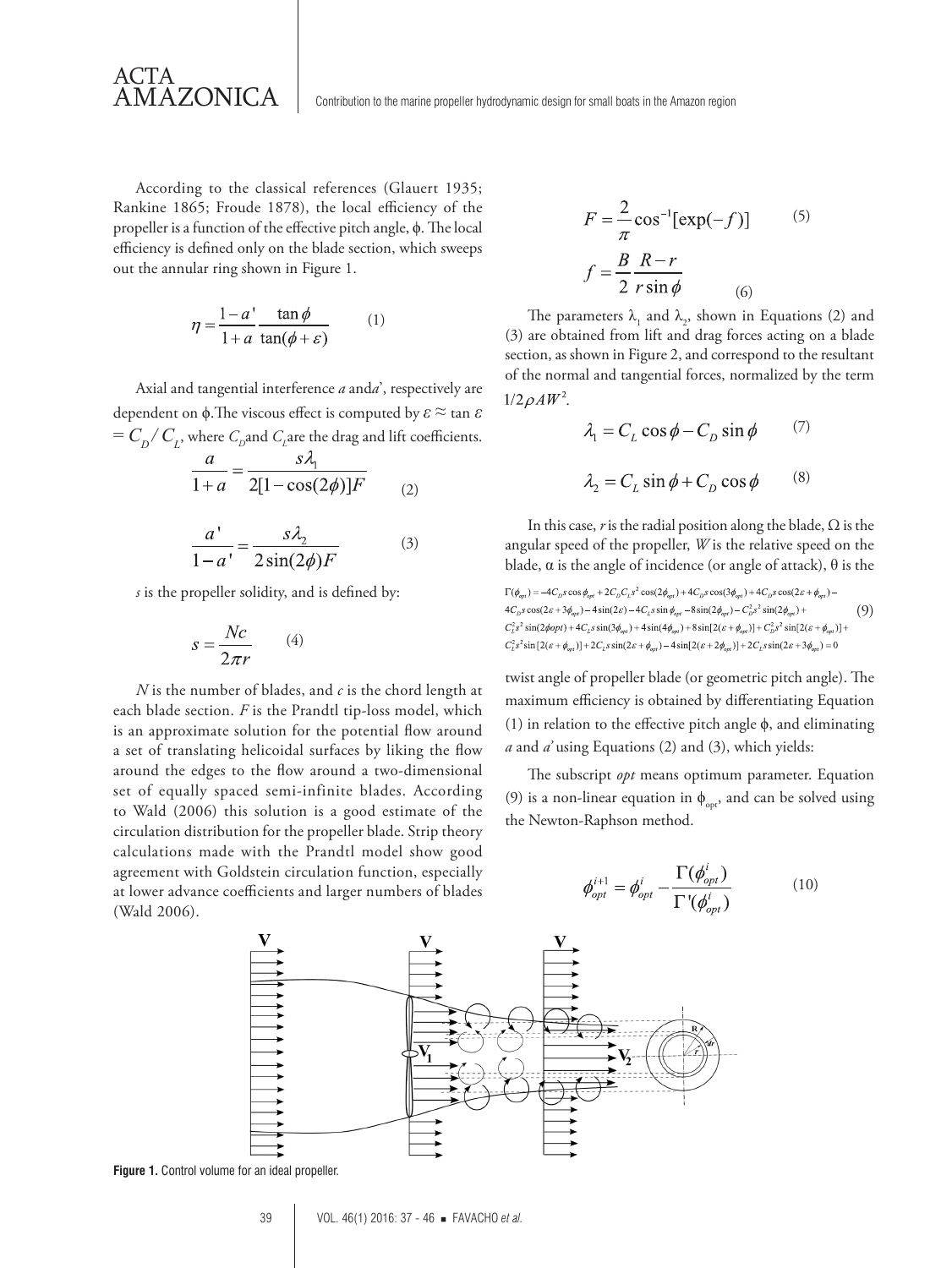The superscript *i* is the index of the iterative procedure. The geometric shape of the propeller is obtained from the calculation of the chord and geometric pitch angle distributions on the blade, combining Equations (2) and (4), yields:

ACTA

AMAZONICA

$$
c_{opt} = \frac{4\pi r}{N} \frac{a_{opt}}{1 + a_{opt}} \frac{[1 - \cos(2\phi_{opt})]F}{\lambda_1}
$$
(11)

Usually the geometric pitch angle is obtained by the intersection of a blade by coaxial right circular cylinders of different radii (Carlton 1994). Thus, the geometric pitch angle is classically defined by:

$$
\theta = \tan^{-1}\left(\frac{P/D}{\pi r/R}\right) \tag{12}
$$

where *P/D* is the pitch ratio normalized by the diameter of the propeller, *D*. The angle of attack  $\alpha$  is given by:

$$
\alpha = \theta - \phi_{opt} = \theta - \tan^{-1} \left[ \frac{1 + a_{opt}}{x(1 - a_{opt})} \right]
$$
 (13)

The initial parameter of the effective pitch angle,  $\phi_{0}$ , used in the iterative procedure, can be obtained from velocity diagram shown in Figure 2, which is:

$$
\tan \phi_0 = \frac{1 + a_0}{x(1 - a'_0)}\tag{14}
$$

The subscript 0 indicates initial value for the first iteraction, and the local-speed ratio is defined as:

$$
x = \frac{\Omega r}{V} \tag{15}
$$

The local advance coefficient of the propeller is:

$$
J = \frac{V}{nD} = \pi \frac{r}{R} \frac{V}{\Omega r} = \frac{r}{R} \frac{1 - a'}{1 + a} \tan \phi \quad (16)
$$

The overall thrust produced and torque absorbed by the propeller can be obtained by integrating the elementary components along the radius.

$$
T = \int_{r_{\text{bos}}}^{R} dT = \int_{r_{\text{bos}}}^{R} \frac{1}{2} \rho W^2 B c \lambda_1 dr \quad (17)
$$

$$
Q = \int_{r_{\text{loss}}}^{R} dQ = \int_{r_{\text{loss}}}^{R} \frac{1}{2} \rho W^2 B c \lambda_2 dr \quad (18)
$$

Hence, the performance coefficients are:

$$
K_T = \frac{T}{\rho n^2 D^4} \tag{19}
$$

$$
K_Q = \frac{Q}{\rho n^2 D^5} \tag{20}
$$

$$
\eta_T = \frac{J}{2\pi} \frac{K_T}{K_O} \tag{21}
$$

where  $\eta_{\tau}$  is the total efficiency of the propeller,  $K_{\tau}$ and  $K<sub>O</sub>$  are the thrust and torque coefficients, respectively, obtained from the integration carried out along the propeller blade.

The iterative procedure for the calculation of optimum chord and geometric pitch angle at each section of the propeller blade is given as follows:

#### **Algorithm**

**Require:**  $\Omega$ , r,  $\alpha$ ,  $C_{L}(\alpha)$ ,  $C_{D}(\alpha)$  and V Set initial values to α, *a* and *a'*.

**for**  $i = 1$  to  $N_s$  (Number of sections) **do** 

Compute the initial value to  $\phi_0$ , using Equation (14);

Compute θ, using Equation (12);

#### **while**error > TOL **do**

 $iter = iter + 1$ 

Compute  $\lambda_1$  and  $\lambda_2$ , using Equations (7) and (8), respectively;

Compute  $c_{\text{opt}}$ , using Equation (11);

Compute  $\phi_{\text{opt}}$ , using Equation (9), which is solved by Newton-Raphson method;

Compute  $\alpha$ , using Equation (13);

Compute  $a_{\text{opt}}$  and  $a_{\text{opt}}'$ , using Equations (2) and (3), respectively;

#### Compute error;

**end while**

#### **end for**

Compute propeller blade geometry: chord and geometric pitch angle distributions.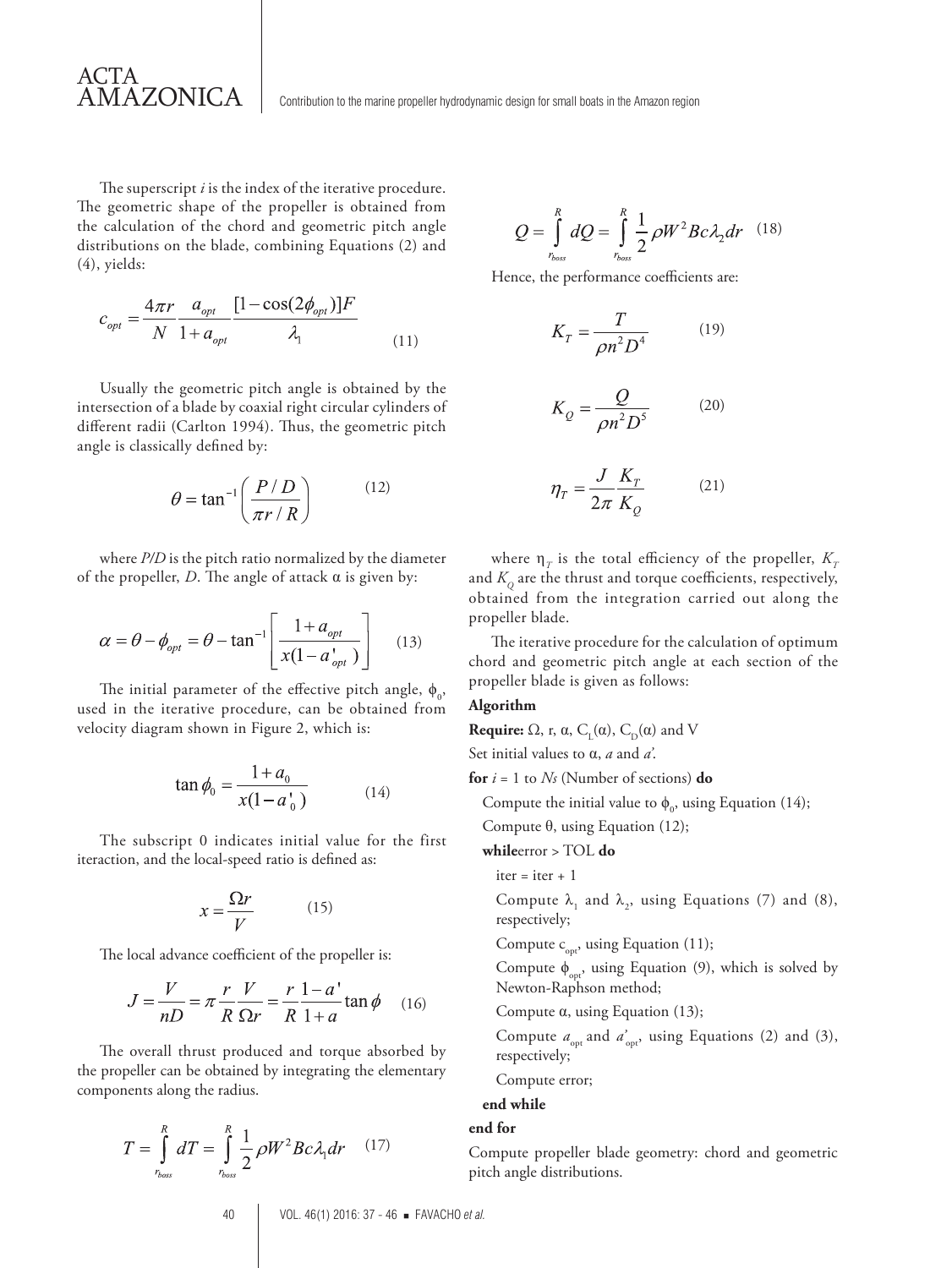

**Figure 2.** Velocities and forces acting on a section of the propeller blade.

## **RESULTS**

#### **Results for the Proposed Hydrodynamic Model**

Based on the data obtained from the theory of Glauert (1935), the parameters for  $r/R = 0.7$ ,  $s = 0.1$ , and  $\theta = 24^{\circ}$  were computed, as shown in Table 1. Figure 3 shows a comparison between the propeller efficiency obtained with the proposed model and those described by Glauert (1935). Note that for zero drag  $(\epsilon = 0)$ , i.e. without the influence of viscous dissipation, the model converges to the result of Glauert (1935) (Figure 3A). The increase of the viscous dissipation ( $\varepsilon > 0$ ) promotes a significant decrease of the propeller local efficiency. This effect was predicted by Glauert (1935) and other classical authors in the literature, such as Carlton (1994). In the present methodology, this loss is predicted through the hydrodynamic characteristics of the hydrofoil, which can be obtained from experimental survey or numerical simulation (Wu *et al*. 2015; Drela 1990). Therefore, these results indicate that the proposed method has physical consistency. The value of  $\varepsilon > 0$  was omitted in the work developed by Glauert (1935). The optimal effective pitch angle is obtained by equation (10), which is calculated using Newton-Raphson's method applied in Equation (9). The behavior of the optimization method is depicted in Figure 3B. It can be observed that the method always converges to the maximum efficiency for any ε. Table 2 presents optimal results for the proposed method. Note that viscous dissipation has a strong influence on the propeller efficiency. Equation (1) shows the efficiency behavior as a function of ε. In other words, the curve of efficiency decreases when the viscous dissipation increases, and the maximum point on the curve becomes well defined.

#### **Comparison with the B3-50 Propeller**

Here, a comparison with the open-water characteristics of the 3-bladed Wageningen B-series propeller (Troost 1951; Lammeren *et al.* 1969) is carried out. Having a blade-area

ratio of 0.5, this propeller geometry corresponds to the pitch ratio  $P/D = 0.6$ . Being a well known test case in the literature (Carlton 1994), the Wageningen series was chosen. Its behavior has been extensively studied in the past, and it is currently representative of general purpose fixed-pitch propeller design. The performances of the Wageningen propellers were calculated using the polynomials provided by Oosterveld and Oossanen (1975), which are based on accurate regression analyses from experimental data on propeller models. Rotational speed was fixed at 331 rpm, while the undisturbed flow velocity *V* was varied to obtain different values of the advance coefficient *J*. The blades' geometries are depicted in Table 3. For the proposed model, the same operation conditions of the Wageningen B3-50 was considered. Figure 4 reports the comparison between the experimental data and the proposed model, in which a good physical consistency is noticed.

#### **Results for small boats in the Amazon region**

In this study, a typical marine propeller is considered (Figure 5), which is normally used on small passenger boats in the Amazon region. Due to the difficulties in obtaining the detailed dimensions of the propeller, the coordinates of the propeller shape were measured using Markgraf software, written in C language, which provides the coordinates of the stations through scanned images. To promote a comparison with survey data, the proposed model was used to compute a propeller blade shape, considering the same features from a regional propeller. It is important to clarify that the skew angle shown in Figure 5 was considered only after the optimization procedure, since the proposed model does not consider the propeller skew effect. More over, in all simulations the time processing for the solution of the algorithm did not exceed five minutes. Figure 6 presents the blades' geometries computed for the two cases. Note that the propeller blade shown in Figure 6A presents expanded blade area ratio ( $A_E/A_0 = 0.5$ ) higher than a typical propeller, Figure 6B. This effect is detailed by Nóbrega *et al*. (2013), where the increase of  $A_{\rm E}/A_{\rm o}$  increases the drag on the propeller due to the viscous effect, but avoids the cavitation effect. In this work, cavitation is not considered. However, another important aspect for an efficient marine propeller design is performed with the optimization of the propeller hydrodynamic shape. This feature constitutes a significant difference when compared with typical propeller shown in Figure 6, leading to an improvement in propeller efficiency.

The hydrofoil NACA 66206 is used, which has a good efficiency according to Favacho *et al.* (2014). For this hydrofoil, the Reynolds number is  $2 \times 10^6$ . The lift and drag coefficients were obtained using XFOIL, which is a coupled panel/viscous code developed at MIT (Drela 1990). XFOIL is a collection of programs for airfoil design and analysis for incompressible/compressible viscous flows over an arbitrary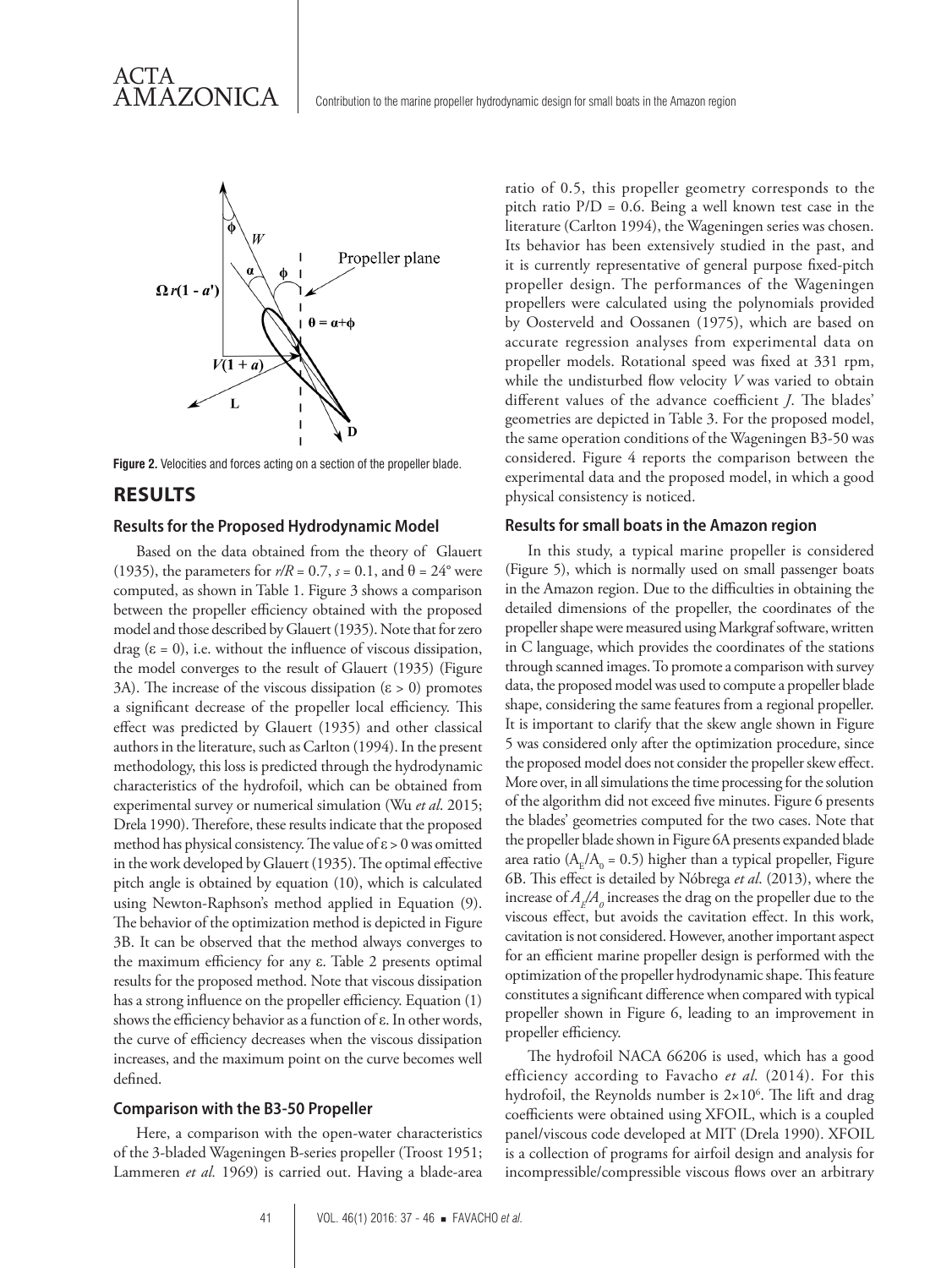| $\alpha$ <sup>o</sup> ) | $\phi$ <sup>(°)</sup> | $\sim$<br>Λ, | $\lambda_{2}$ | a        | a'    | J       |
|-------------------------|-----------------------|--------------|---------------|----------|-------|---------|
| 4                       | 20                    | $-0.012$     | 0.036         | $-0.003$ | 0.003 | 0.80    |
| 6                       | 18                    | 0.204        | 0.088         | 0.056    | 0.007 | 0.67    |
| 8                       | 16                    | 0.410        | 0.132         | 0.156    | 0.012 | 0.54    |
| 10                      | 14                    | 0.610        | 0.164         | 0.363    | 0.017 | 0.40    |
| 12                      | 12                    | 0.780        | 0.178         | 0.820    | 0.021 | 0.25    |
| 14                      | 10                    | 0.964        | 0.186         | 4.000    | 0.026 | 0.08    |
| 16                      | 8                     | 1.136        | 0.180         | $-3.13$  | 0.032 | $-0.14$ |

**Table 1.**Parameters for a blade element according to Glauert (1935).



**Figure 3.** (A) Local efficiency as a function of the local advance coefficient. (B) Local efficiency as a function of the effective pitch angle.

| Table 2. Results obtained using equations (1) and (7). |  |  |  |  |
|--------------------------------------------------------|--|--|--|--|
|                                                        |  |  |  |  |

| $\varepsilon = C_0/C_1$ | $\phi_{opt}$ <sup>(°)</sup> | $\eta_{\text{max}}$ (%) |
|-------------------------|-----------------------------|-------------------------|
| 0.0                     | 78                          | 100                     |
| 0.1                     | 46                          | 76                      |
| 0.2                     | 43                          | 62                      |

airfoil. In this code, a zonal approach is used to solve the viscous flow indirectly and an equivalent inviscid flow is postulated outside a displacement streamline that includes the viscous layer, becoming a powerful software for aerodynamic design, and presenting good agreement when compared with experimental data (Benini 2004). Figure 7 shows the lift and drag coefficients, respectively, generated using 120 panels.

Figure 8 compares the results obtained in an "open water" regime. For performance analysis of the propellers, a simple but effective BEMT was used, as mentioned previously. In this method, the propeller blade is divided into a number of elementary streamtubes (called "strips") along the radius, in which a force balance is applied involving a two-dimensional profile lift and drag along with the thrust and torque produced within the strip (Wald 2006). At the same time, a balance of axial and angular momentum is applied. According to Benini (2004), the BEMT is consistent with experimental data. Figure 8A shows improved behavior for the propeller designed in this work. It can be seen that the propeller efficiency is 59% against 45% for the typical propeller, considering the same operating conditions. The increase of the efficiency is 37% higher than the typical propeller at the rated advance velocity. The torque and thrust are very close compared to a typical propeller, as shown in Figure 8B, indicating good performance of the proposed model. However, for *J <* 0.5, the torque and thrust coefficients increase, showing that the present approach provides an alternative methodology for the marine propeller design, contributing to the development of marine propeller technology in the region.

## **DISCUSSION**

The marine propeller design in the Amazon region is generally empirical. Manuscripts or references notes, instruments or equipment that can be used with some accuracy are not available to boat builders from the region. It is important to characterize the design techniques, the mapping of empiricism practiced and, especially, the development of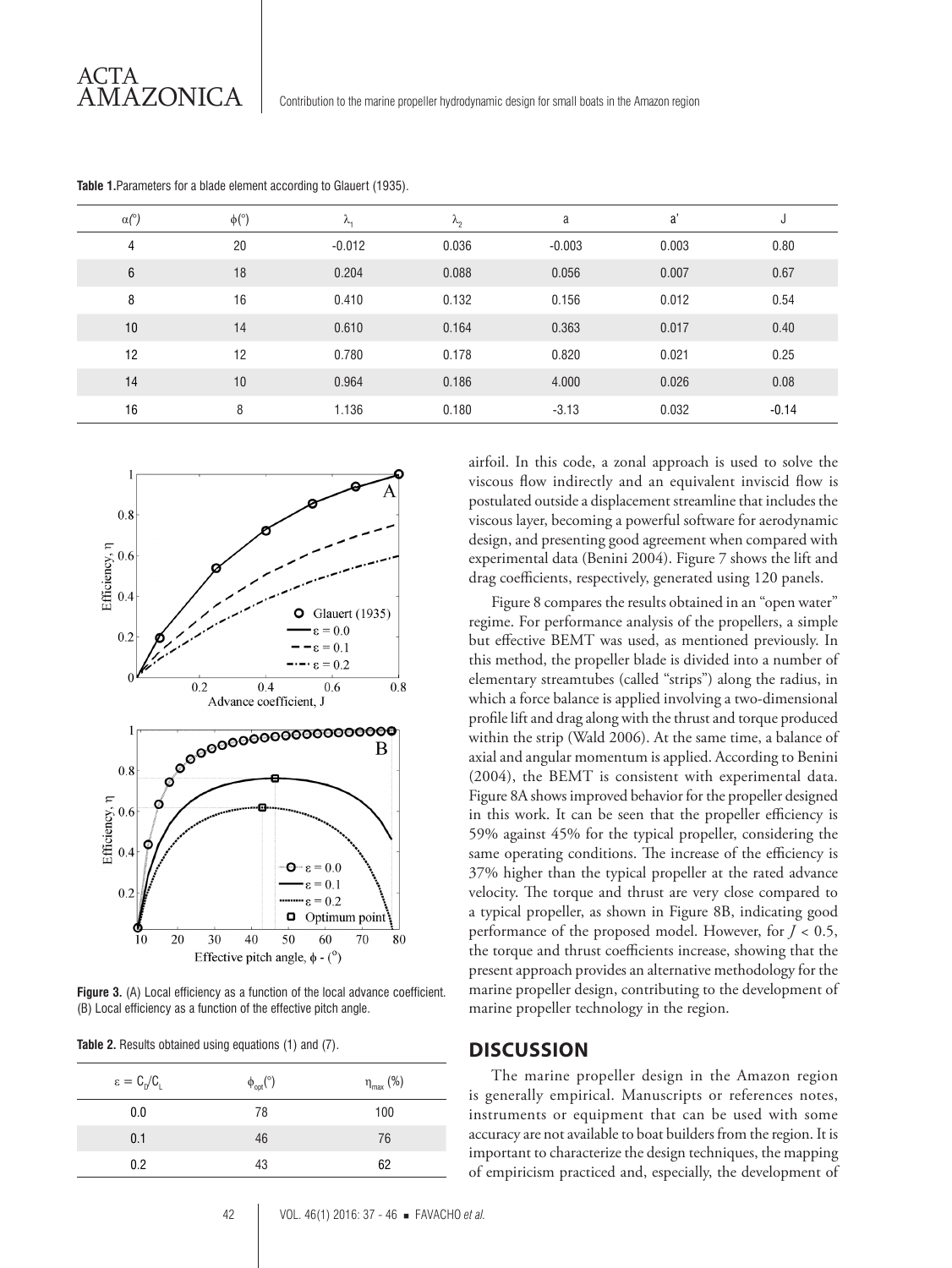ACTA<br>AMAZONICA

| <b>Ns</b>      | r/R     | c/R   | $\theta$ – (rad) | $c^*/R$ | $\theta^*$ – (rad) |
|----------------|---------|-------|------------------|---------|--------------------|
| 1              | 0.2     | 0.272 | 0.762            | 0.602   | 0.762              |
| $\overline{c}$ | 0.3     | 0.305 | 0.567            | 0.945   | 0.567              |
| 3              | 0.4     | 0.333 | 0.445            | 1.225   | 0.445              |
| $\overline{4}$ | 0.5     | 0.353 | 0.365            | 1.335   | 0.365              |
| 5              | 0.6     | 0.364 | 0.308            | 1.227   | 0.308              |
| $\,6\,$        | 0.7     | 0.361 | 0.264            | 0.951   | 0.266              |
| $\overline{7}$ | 0.8     | 0.354 | 0.223            | 0.627   | 0.234              |
| 8              | 0.9     | 0.276 | 0.186            | 0.356   | 0.209              |
| 9              | $1.0\,$ | 0.000 | 0.155            | 0.177   | 0.189              |

#### **Table 3.**Blade geometries of the propellers.

(\*) Results obtained with the proposed model.



**Figure 4.** Propeller efficiency, thrust and torque coefficients as functions of advance coefficient.



**Figure 5.** Details of a typical marine propeller used in the Amazon region.





**Figure 6.** (A)Propeller geometry obtained using the proposed model. (B) Propeller geometry for a typical propeller used in the Amazon region.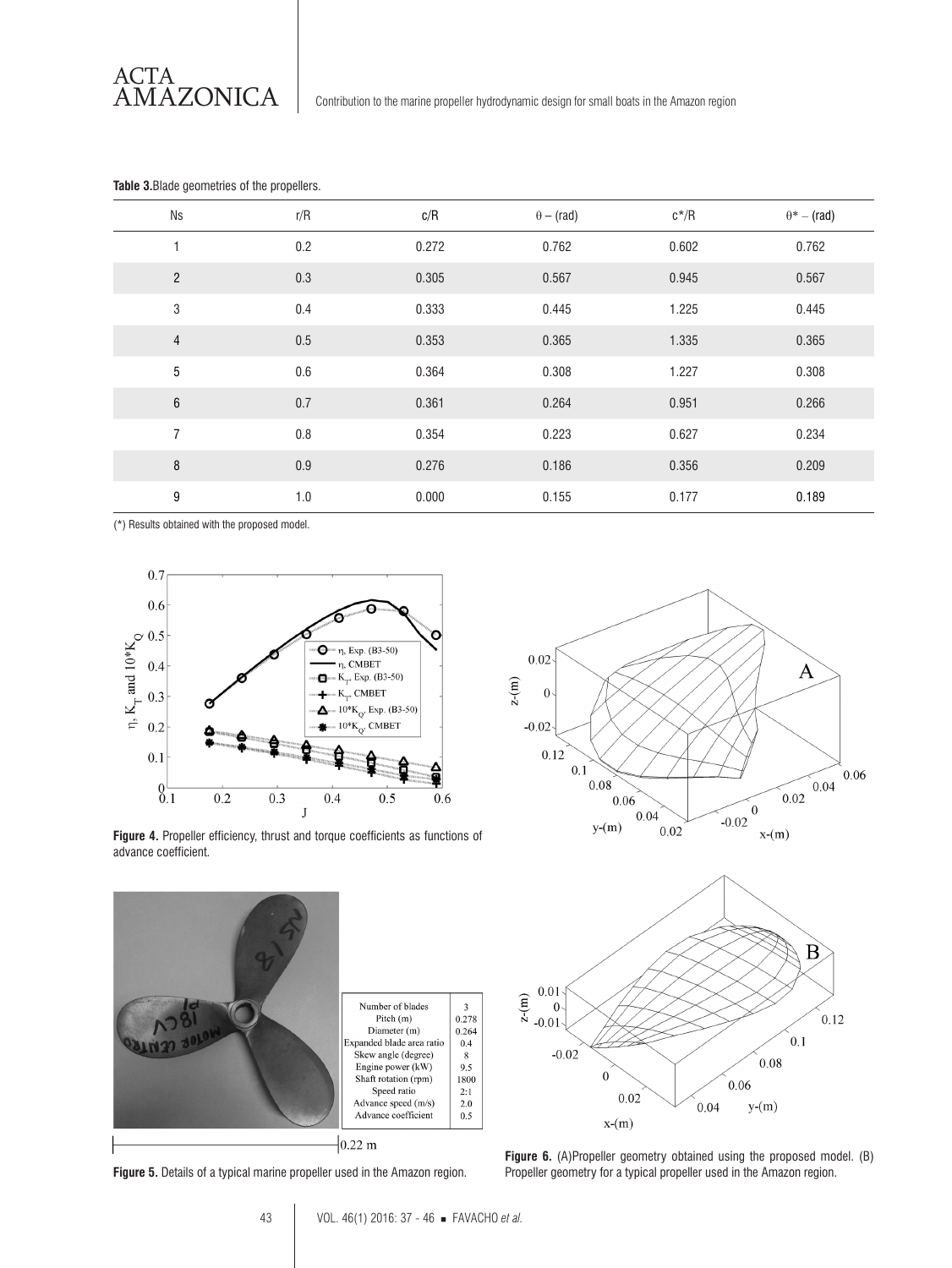

**Figure 7.** (A) Lift coefficient. (B) Drag coefficient.

knowledge and expertise on the hydrodynamic design of marine propeller technology. The study is original and provides promising results and technological development of current methods for the propeller design. Thus, the methodology presented in this work is an alternative approach, which is an extension of classical theory (Glauert 1935), considering the wake effects and the viscous influence on the blade propeller. The proposed method presents easy implementation and low computational processing. The results show that the mathematical model converges to the theory of Glauert (1935), presenting physical consistency when compared with the Wageningen B3-50 propeller. The propeller designed with the methodology described in this paper has good efficiency, and it constitutes an important technology to be applied in remote areas. However, there are some limitations of the proposed methodology, which need to be investigated, such as: (a) comparisons with experimental data for a detailed analysis of the proposed model behavior, (b) taking into account the cavitation effect on the propeller blade due to strong pressure variations, (c) considering the skew angle on



**Figure 8.** (A) Efficiency curves. (B)  $K_r$  and  $K_o$  curves.

the propeller, which is a geometric fit that alleviates propeller induced vibrations on the shaft and hull, as well as pressure pulses at the stern as a consequence of the propeller operation in the wake field.

## **CONCLUSIONS**

The simple and efficient methodology presented in this work constitutes an alternative tool for modest boat builders in the Amazon region. Additionally, the methodology showed easy implementation and low computational cost. The processing time was less than five minutes for all simulations, indicating that the propeller hydrodynamic design procedure is faster when compared with other expensive approaches available in the literature. The optimization technique ensures the viscous dissipation effect in its formulations, which is needed in any propeller design model. The method presents good agreement with the open-water characteristics of the 3-bladed Wageningen B-series propeller, which is usually taken into account by boat builders in Amazon region. Thus, the